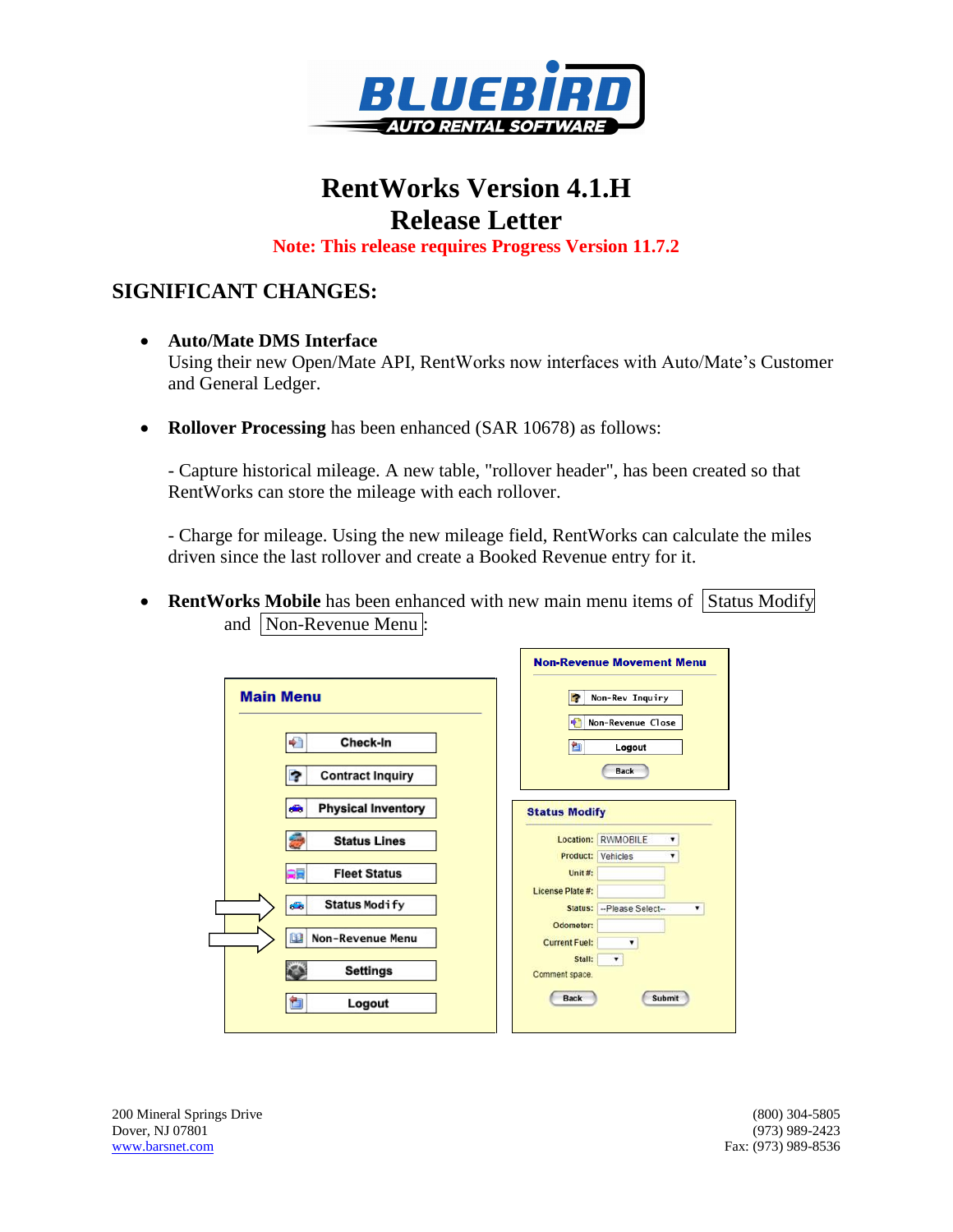# **Descriptions of SARS addressed, in order of impact:**

#### **Program SAR Brief Description**

## **Level 1**

| Reports         | 10678 Enhanced rollovers to keep historical mileage data.           |
|-----------------|---------------------------------------------------------------------|
|                 | RWMobile 10714 Created the Status Modify process for RW Mobile.     |
| Interfaces      | 10726 Added Auto/Mate DMS services for customer look-up, add new    |
|                 | customer, and GL Posting.                                           |
| <b>RWMobile</b> | 10773 Added Non-Revenue ticket close and inquiry to RW Mobile.      |
| <b>CCPRO</b>    | 10775 Added processes for obtaining and storing tokens for renters. |
|                 |                                                                     |

# **Level 2**

| Counter      | 10692 Added the ability to "hide" certain charges from the counter process. |
|--------------|-----------------------------------------------------------------------------|
| <b>CCPRO</b> | 10693 Modified the TriPOS Credit Card interface to submit auto rental       |
|              | data.                                                                       |
| Counter      | 10766 The availability search will now kick off automatically when you      |
|              | select the RezPower Rate lookup.                                            |
| <b>CCPRO</b> | 10768 Modified RW Mobile to work with TriPOS.                               |

# **Level 3**

| Counter      | 10023 | Change "canned" email message when emailing a Quote vs. a<br>Reservation receipt. Added renter name and email address.                       |
|--------------|-------|----------------------------------------------------------------------------------------------------------------------------------------------|
| Counter      | 10573 | KCI enhancements, including changing the employee performance<br>screen info to consistently use AddedByEmployee and RptDate of<br>contract. |
| <b>PPGEN</b> | 10674 | Mileage charge is doubled in subtotals when a rate code has an<br>associated rate.                                                           |
| Counter      | 10704 | When honoring a reservation Early or late, the dueback time should<br>remain the same as it was on the reservation.                          |
| Maintenance  | 10708 | Changed the Employee. Password field format to 128 characters.                                                                               |
| Counter      | 10712 | Restrict the car classes an agent can upgrade the customer to by<br>way of CF Q1002.                                                         |
| Erez         | 10724 | Added the ability to exclude inactive fees/taxes/charges from Erez<br>and API.                                                               |
| Inquiries    | 10734 | Added Flight Number and Airline to the Reservation Inquiry<br>Screen.                                                                        |